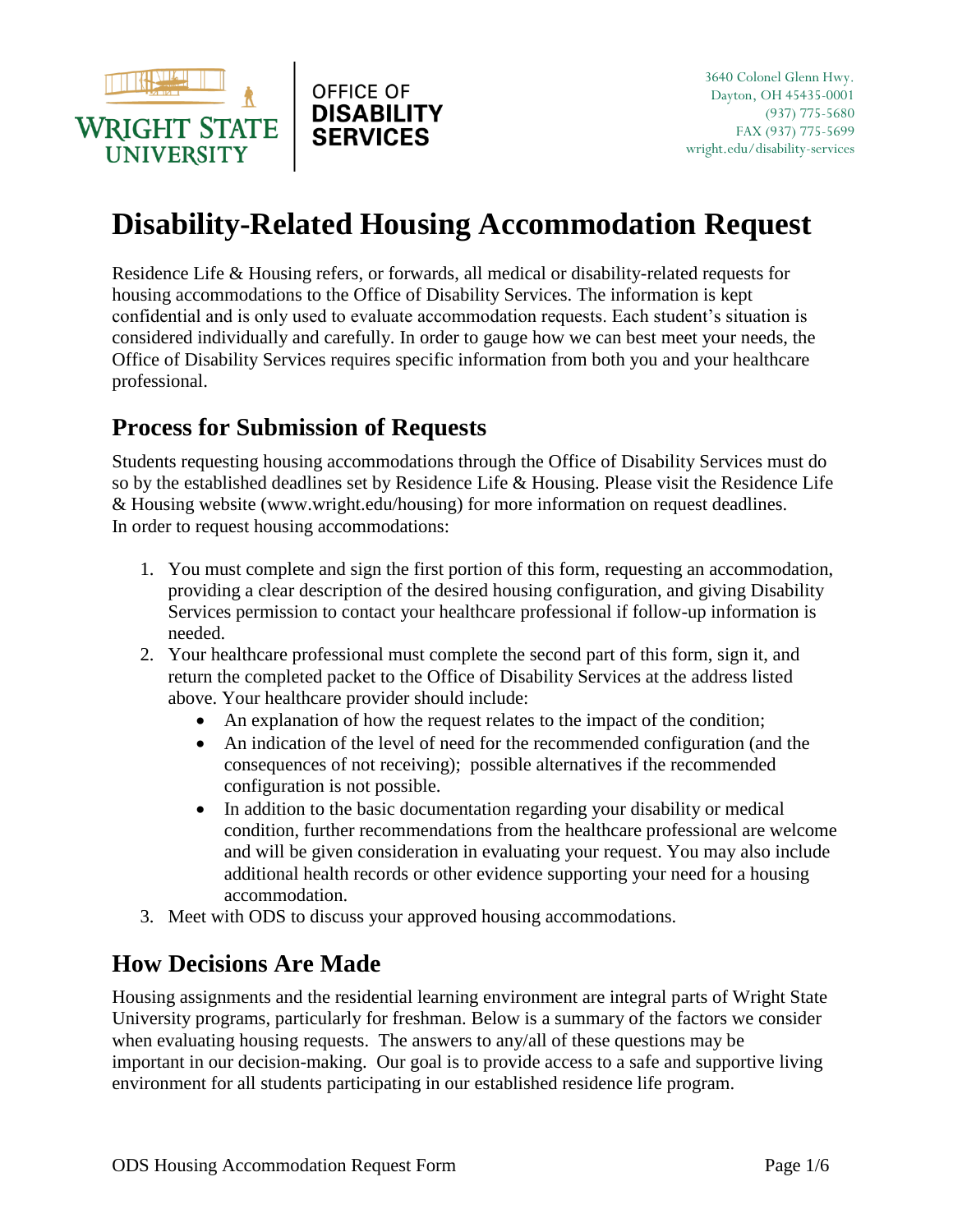# **How Decisions Are Made**

#### **Severity of the Condition**

- 1. Is impact of the condition life threatening if the request is not met?
- 2. Is there a negative health impact that may be permanent if the request is not met?
- 3. Is the request an integral component of a treatment plan for the condition in question?
- 4. Does the request center on room adaptations necessary for safe and independent occupancy in the residence hall?
- 5. What is the likely impact on academic performance if the request is not met?
- 6. What is the likely impact on social development if the request is not met?
- 7. What is the likely impact on the student's level of comfort if the request is not met?

#### **Timing of the Request**

- 1. Was the accommodation request made with the student's initial housing request?
- 2. Was the request made before the deadline for housing requests for the semester in question?
- 3. Was the request made as soon as possible after identifying the need. (Based on date of diagnosis, receipt of housing assignment, change in status, etc.)

#### **Feasibility & Availability**

- 1. Is space available that meets the student's needs?
- 2. Can space be adapted to provide the requested configuration without creating a safety hazard (electrical/structural load limits, emergency egress, etc.)?
- 3. Are there other effective methods or housing configurations that would achieve similar benefits as the requested configuration?
- 4. How does meeting this request impact housing commitments to other students?

The learning environment and residential living are central to the Wright State University student experience. It should be noted that living within the community and learning to share space and be considerate of others is part of that learning experience. Requests for single rooms (as an accommodation) based solely on a desire to have a "quiet, undisturbed place to study" will be granted only in unusual circumstances. By virtue of the shared facilities, resources, and number of people living under one roof, it is not logical to assume that having a private room would provide for such quiet, distraction-free space to any appreciable degree beyond living in a standard double room. Students who make requests for single rooms solely for these reasons may be given priority on the rooming list in terms of attaining a single room assignment (regardless of seniority) but will be held responsible for paying the differential between single/double room fees.

*Note: Housing accommodations are provided on a case-by-case basis in accordance with the Americans with Disabilities Act, as amended in 2008. To qualify, the student must have a current condition that substantially limits a major life activity, and the accommodation request must be necessary and reasonable. A diagnosis, in and of itself, does not automatically qualify for accommodations. If you would like to appeal the decision, please follow the process outlined here: http://www.wright.edu/student-affairs/health-and-wellness/disability-services/register-foraccommodations#appeal*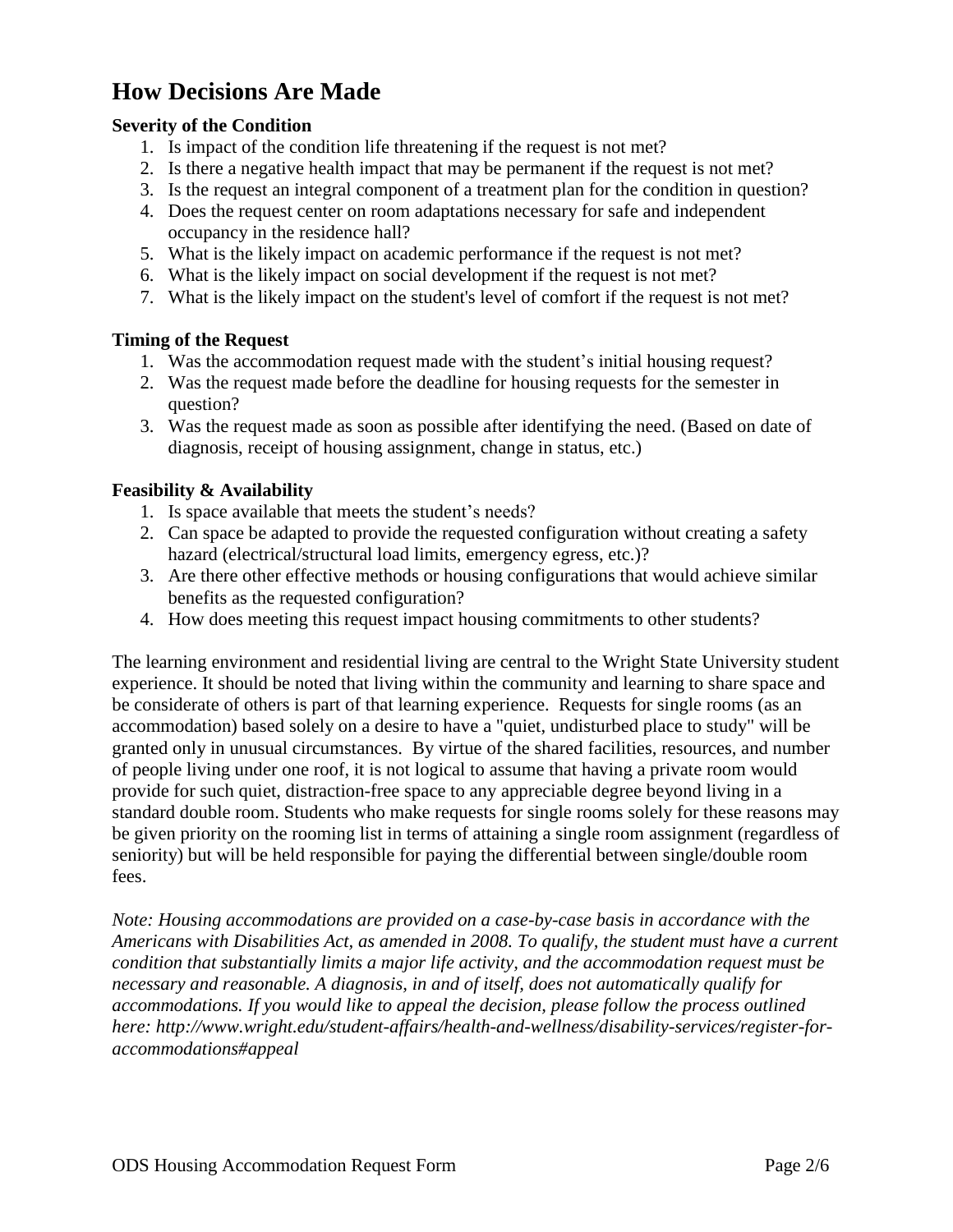



3640 Colonel Glenn Hwy. Dayton, OH 45435-0001 (937) 775-5680 FAX (937) 775-5699 wright.edu/disability-services

# **STUDENT SECTION**

**(please print or type)**

| Date of application                                                                  | <b>Academic Year &amp; Term Requested</b> |  |  |
|--------------------------------------------------------------------------------------|-------------------------------------------|--|--|
| <b>Student UID</b>                                                                   | <b>Date of Birth</b>                      |  |  |
| <b>Student Name (First &amp; Last)</b>                                               | <b>Gender</b>                             |  |  |
| <b>Current Campus Address (if applicable)</b>                                        |                                           |  |  |
| <b>Home Address</b>                                                                  | City, State, Zip                          |  |  |
| <b>Phone number</b>                                                                  | <b>WSU</b> email address                  |  |  |
| <b>New First Year Student</b><br><b>Returning Student</b><br><b>Transfer Student</b> |                                           |  |  |
| Accommodation(s) requested:                                                          |                                           |  |  |
|                                                                                      |                                           |  |  |
|                                                                                      |                                           |  |  |
|                                                                                      |                                           |  |  |
|                                                                                      |                                           |  |  |

# **Authorization to Receive Information**

**I authorize the Office of Disability Services at Wright State University, to receive information from the professional who fills out this Housing Accommodation Request form, and for him/her to discuss my condition(s) with the Office of Disability Services, if necessary.**

**Student Signature Date**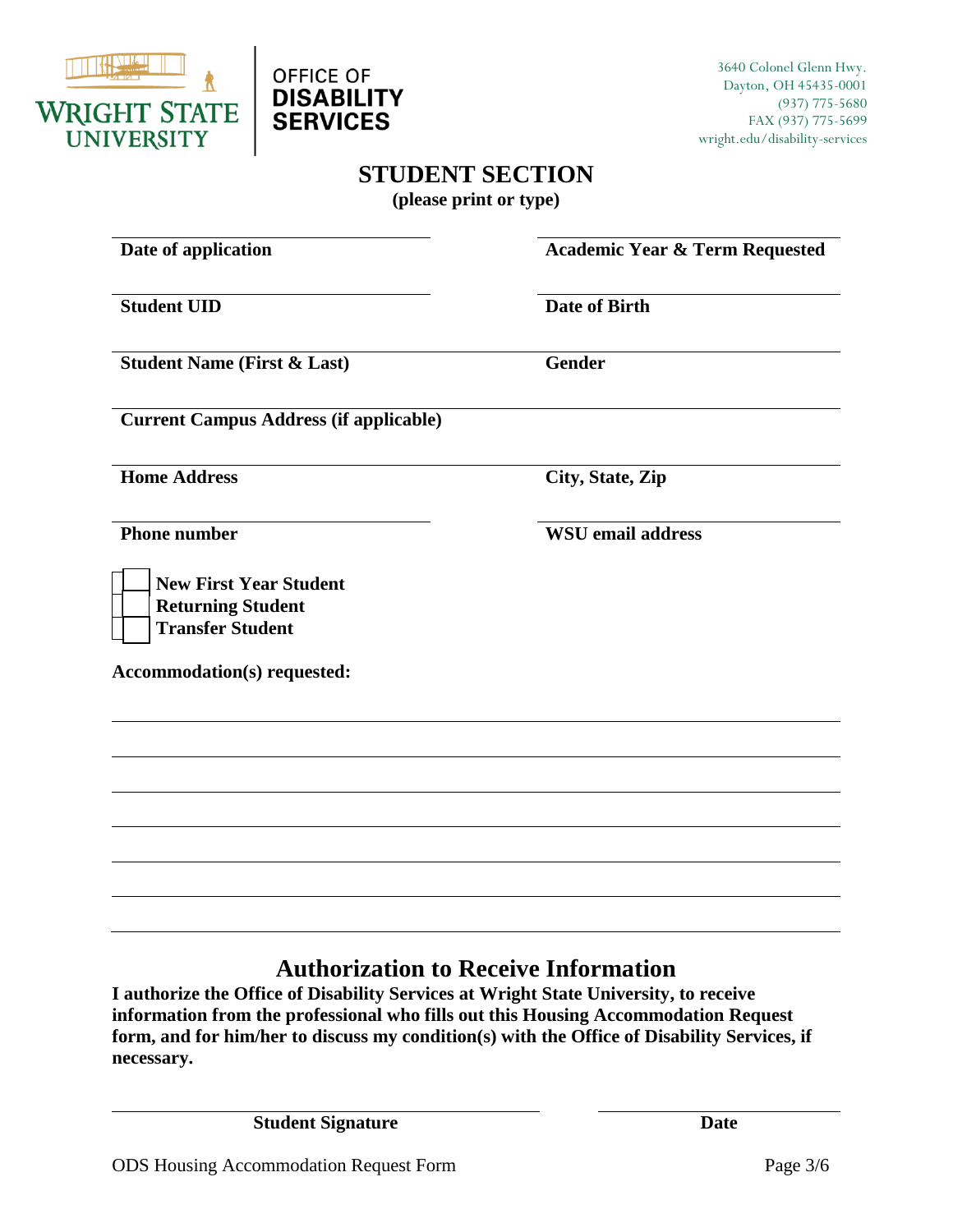**This page was intentionally left blank.**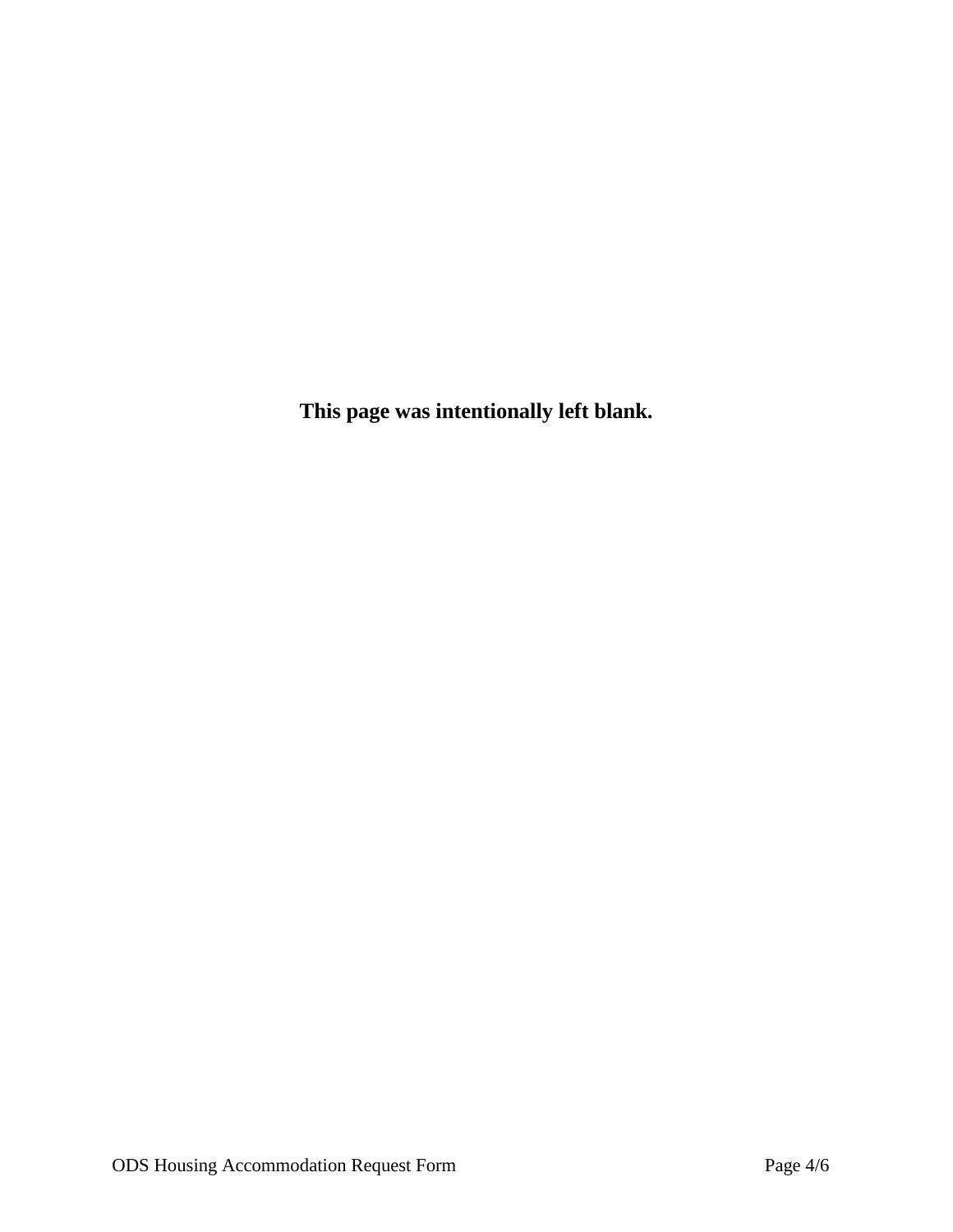

### **OFFICE OF DISABILITY SERVICES**

#### Name: **DOB:**

#### **Medical/Mental Health Professional Documentation**

*This section is to be completed by the student's physical or mental health care provider.*

History of presenting problem and current medical condition/diagnosis:

Expected duration of the condition:

Temporary Permanent Stable

Progressive

Describe the symptoms related to the medical condition that cause significant impairment to a major life activity (i.e., walking, breathing, sleeping, seeing, hearing, learning, and socializing). Please relate it to accommodations requested.

Are there any other factors that contribute to this student's need for the requested accommodation?